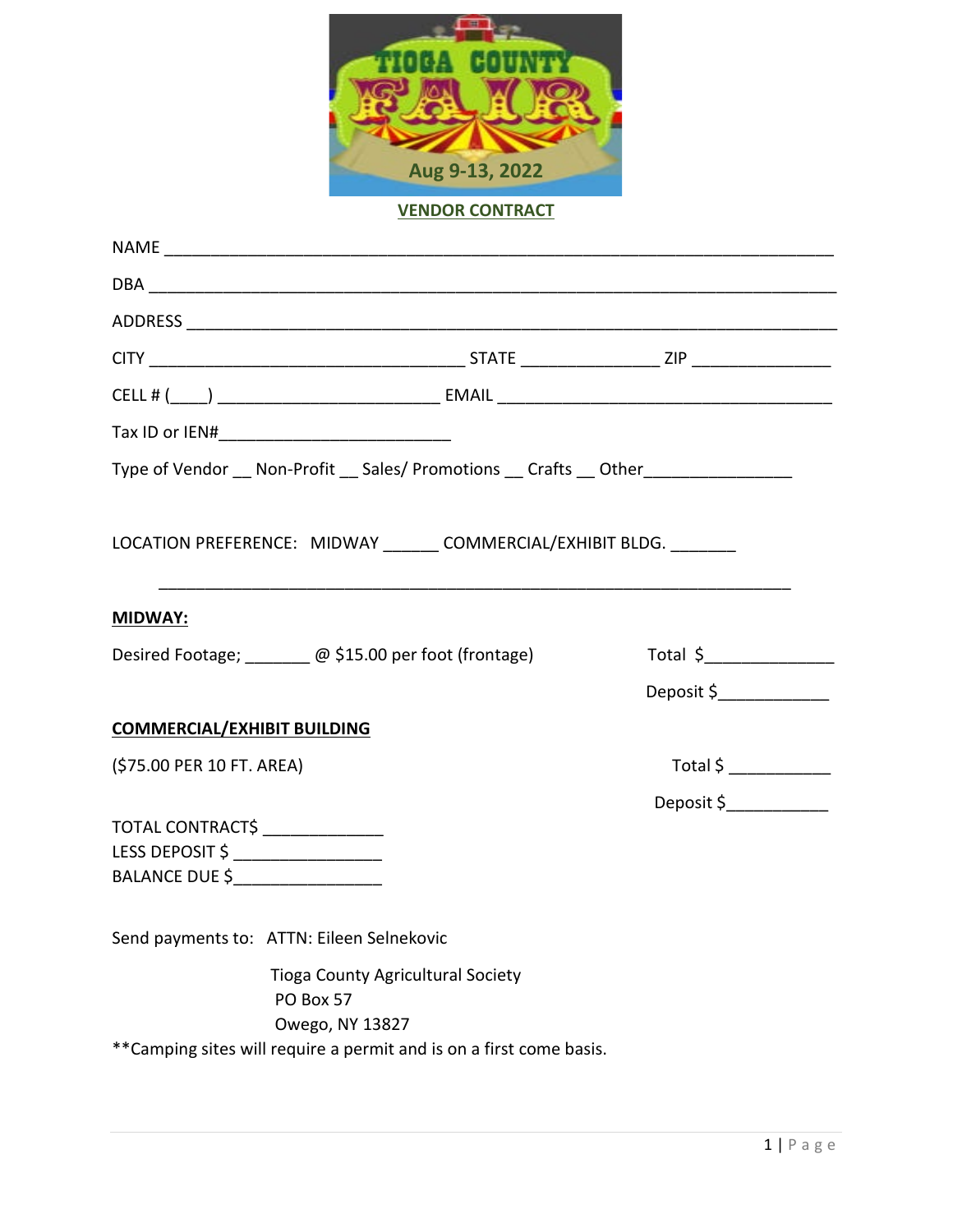## **THE LICENSEE AND THE TIOGA COUNTY AGRICULTURAL SOCIETY HEREBY AGREE TO THESE RULES AND REGULATIONS:**

|                   | Date |
|-------------------|------|
| Licensee          |      |
|                   | Date |
| Eileen Selnekovic |      |

**Concession Manager**

**Phone: 607-972-1454 (email:** Ejscole53@gmail.com**)**

**LIST ALL ITEMS TO BE SOLD BELOW:** (YOU WILL NOT BE ALLOWED TO SELL ITMES NOT LISED ON THIS CONTRACT! ITMES LISTED WILL BE AT THE COMMERCIAL MANAGERS DISCRETION: You will be contacted if any items are questionable.)

\_\_\_\_\_\_\_\_\_\_\_\_\_\_\_\_\_\_\_\_\_\_\_\_\_\_\_\_\_\_\_\_\_\_\_\_\_\_\_\_\_\_\_\_\_\_\_\_\_\_\_\_\_\_\_\_\_\_\_\_\_\_\_\_\_\_\_\_\_\_\_\_\_\_\_\_\_\_

\_\_\_\_\_\_\_\_\_\_\_\_\_\_\_\_\_\_\_\_\_\_\_\_\_\_\_\_\_\_\_\_\_\_\_\_\_\_\_\_\_\_\_\_\_\_\_\_\_\_\_\_\_\_\_\_\_\_\_\_\_\_\_\_\_\_\_\_\_\_\_\_\_\_\_\_\_\_

\_\_\_\_\_\_\_\_\_\_\_\_\_\_\_\_\_\_\_\_\_\_\_\_\_\_\_\_\_\_\_\_\_\_\_\_\_\_\_\_\_\_\_\_\_\_\_\_\_\_\_\_\_\_\_\_\_\_\_\_\_\_\_\_\_\_\_\_\_\_\_\_\_\_\_\_\_\_

\_\_\_\_\_\_\_\_\_\_\_\_\_\_\_\_\_\_\_\_\_\_\_\_\_\_\_\_\_\_\_\_\_\_\_\_\_\_\_\_\_\_\_\_\_\_\_\_\_\_\_\_\_\_\_\_\_\_\_\_\_\_\_\_\_\_\_\_\_\_\_\_\_\_\_\_\_\_

\_\_\_\_\_\_\_\_\_\_\_\_\_\_\_\_\_\_\_\_\_\_\_\_\_\_\_\_\_\_\_\_\_\_\_\_\_\_\_\_\_\_\_\_\_\_\_\_\_\_\_\_\_\_\_\_\_\_\_\_\_\_\_\_\_\_\_\_\_\_\_\_\_\_\_\_\_\_

\_\_\_\_\_\_\_\_\_\_\_\_\_\_\_\_\_\_\_\_\_\_\_\_\_\_\_\_\_\_\_\_\_\_\_\_\_\_\_\_\_\_\_\_\_\_\_\_\_\_\_\_\_\_\_\_\_\_\_\_\_\_\_\_\_\_\_\_\_\_\_\_\_\_\_\_\_\_

\_\_\_\_\_\_\_\_\_\_\_\_\_\_\_\_\_\_\_\_\_\_\_\_\_\_\_\_\_\_\_\_\_\_\_\_\_\_\_\_\_\_\_\_\_\_\_\_\_\_\_\_\_\_\_\_\_\_\_\_\_\_\_\_\_\_\_\_\_\_\_\_\_\_\_\_\_\_

\_\_\_\_\_\_\_\_\_\_\_\_\_\_\_\_\_\_\_\_\_\_\_\_\_\_\_\_\_\_\_\_\_\_\_\_\_\_\_\_\_\_\_\_\_\_\_\_\_\_\_\_\_\_\_\_\_\_\_\_\_\_\_\_\_\_\_\_\_\_\_\_\_\_\_\_\_\_

\_\_\_\_\_\_\_\_\_\_\_\_\_\_\_\_\_\_\_\_\_\_\_\_\_\_\_\_\_\_\_\_\_\_\_\_\_\_\_\_\_\_\_\_\_\_\_\_\_\_\_\_\_\_\_\_\_\_\_\_\_\_\_\_\_\_\_\_\_\_\_\_\_\_\_\_\_\_

The Board Members Thanks you for being a part of the Tioga County Fair!!